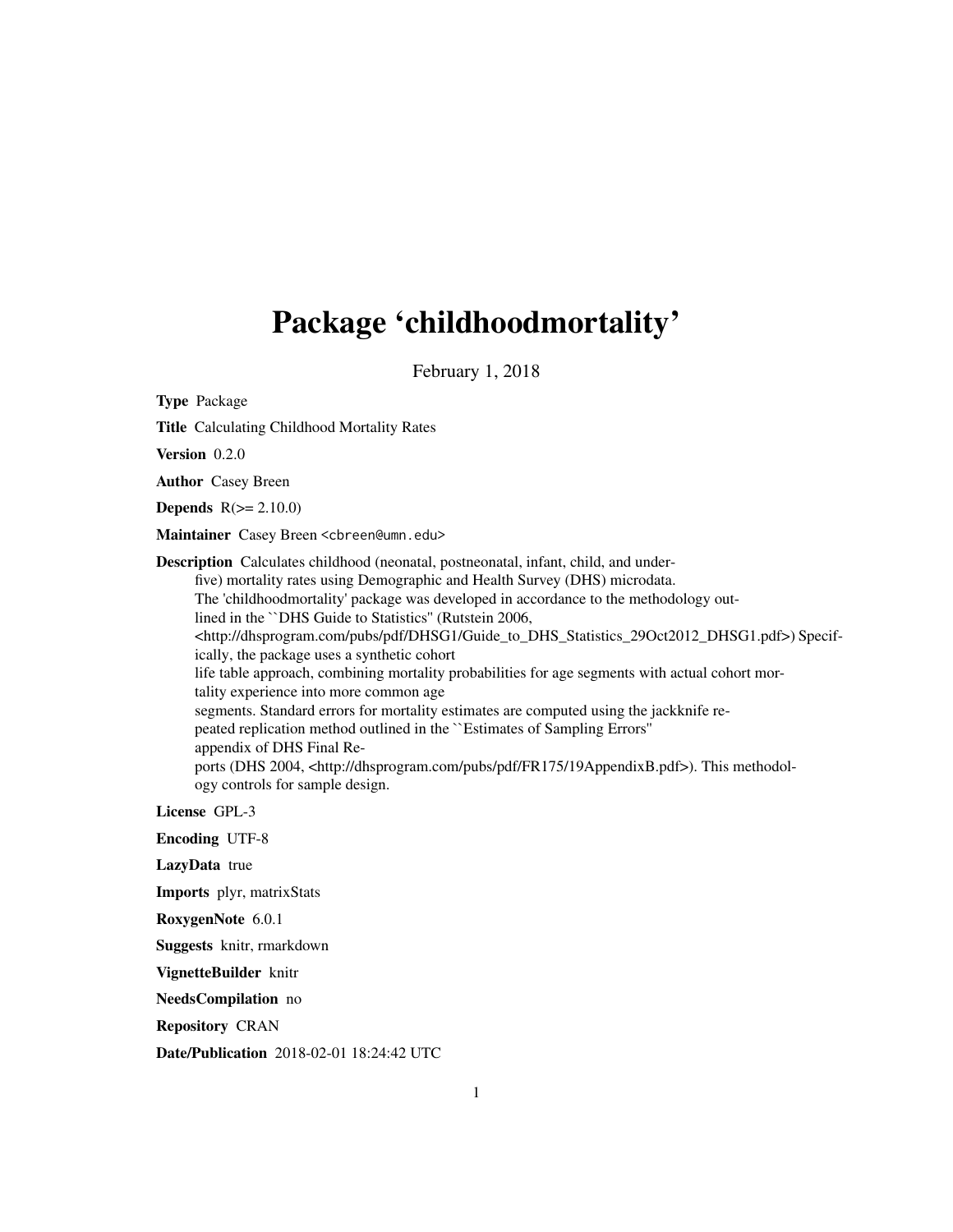### <span id="page-1-0"></span>R topics documented:

#### **Index** [4](#page-3-0)

childhoodmortality *Calculates childhood mortality*

#### Description

calculates childhood mortality & SE's

#### Usage

```
childhoodmortality(data, grouping, rate_type = "underfive")
```
#### Arguments

| data      | dataframe object containing DHS variables YEAR, PSU, PERWEIGHT, KID-<br>DOBCMC, INTDATECMC, KIDAGEDIEDIMP, and grouping var.   |
|-----------|--------------------------------------------------------------------------------------------------------------------------------|
| grouping  | This character string gives the variable name of the variable denoting groups.                                                 |
| rate_type | This character string gives the type of mortality rate to be calculated (neonatal,<br>postneonatal, infant, child, under-five) |

#### Examples

```
data("model_ipums_dhs_dataset")
underfive_mortality_rates <- childhoodmortality(
model_ipums_dhs_dataset,
grouping ="wealthq",
rate_type = "underfive"
)
```
model\_ipums\_dhs\_dataset

*Model DHS dataset*

#### Description

A model open-use dataset created by the DHS program for users to become familiar with datasets without having to register for access.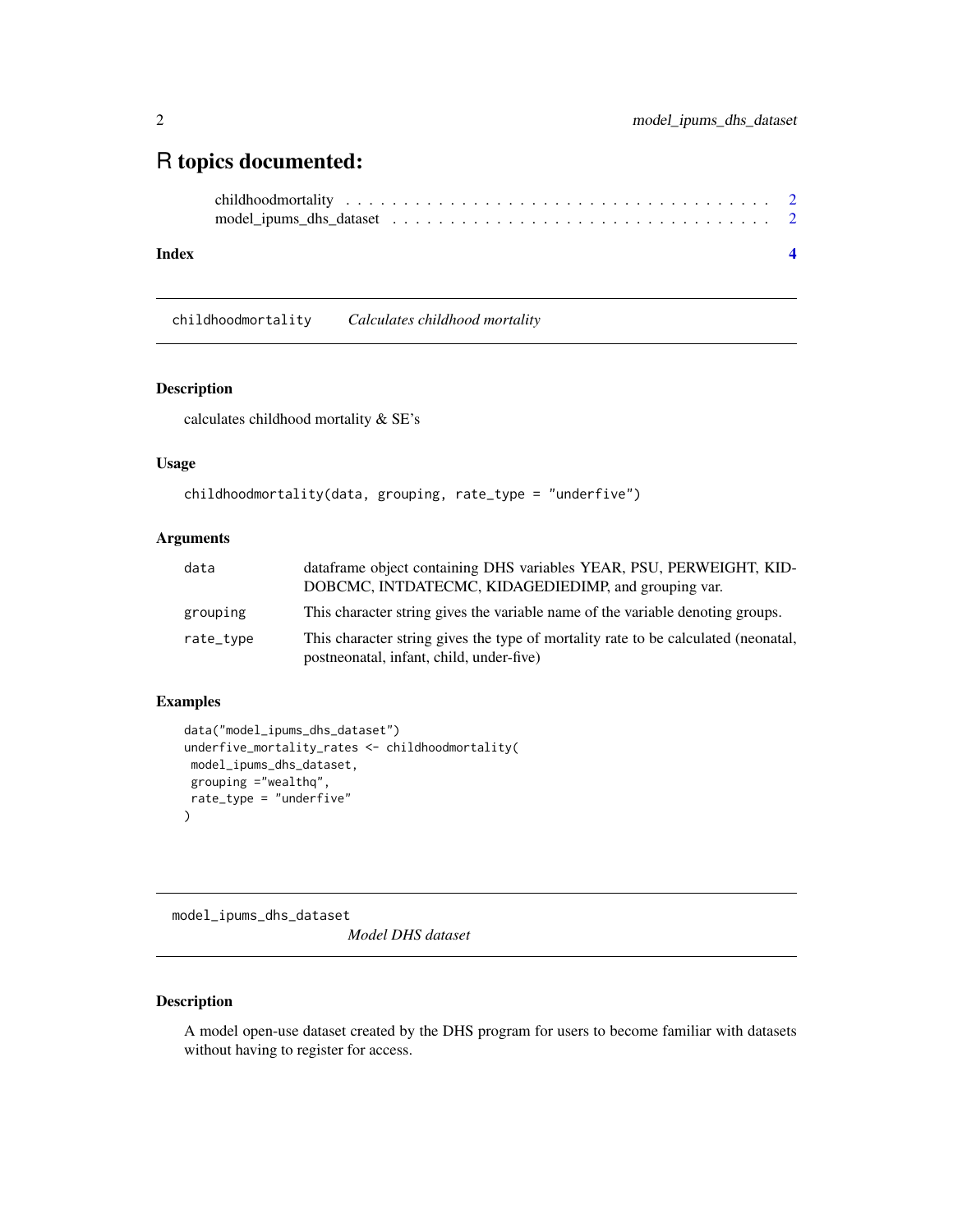#### Usage

model\_ipums\_dhs\_dataset

#### Format

A data frame with 8348 rows and 9 variables:

- KIDDOBCMC KIDDOBCMC (B3) reports the century month code for the date of birth of the child.
- YEAR YEAR reports the year when the survey was fielded
- PSU PSU (V021) is the variable indicating the primary sampling unit or PSU
- PERWEIGHT PERWEIGHT (V005) is a weighting factor to produce representative estimates
- KIDAGEDIEDIMP KIDAGEDIEDIMP (B7) reports the age of the child at death in months (including imputed ages)
- INTDATECMC INTDATECMC (V008) reports century month code for the date on which the interview took place)
- WEALTHQ WEALTHQ (V190) refers to the relative wealth of the household where the woman lives, divided into quintiles from the poorest (code 1) to the richest (code 5)) ...

#### Source

<https://www.dhsprogram.com/data/Model-Datasets.cfm>